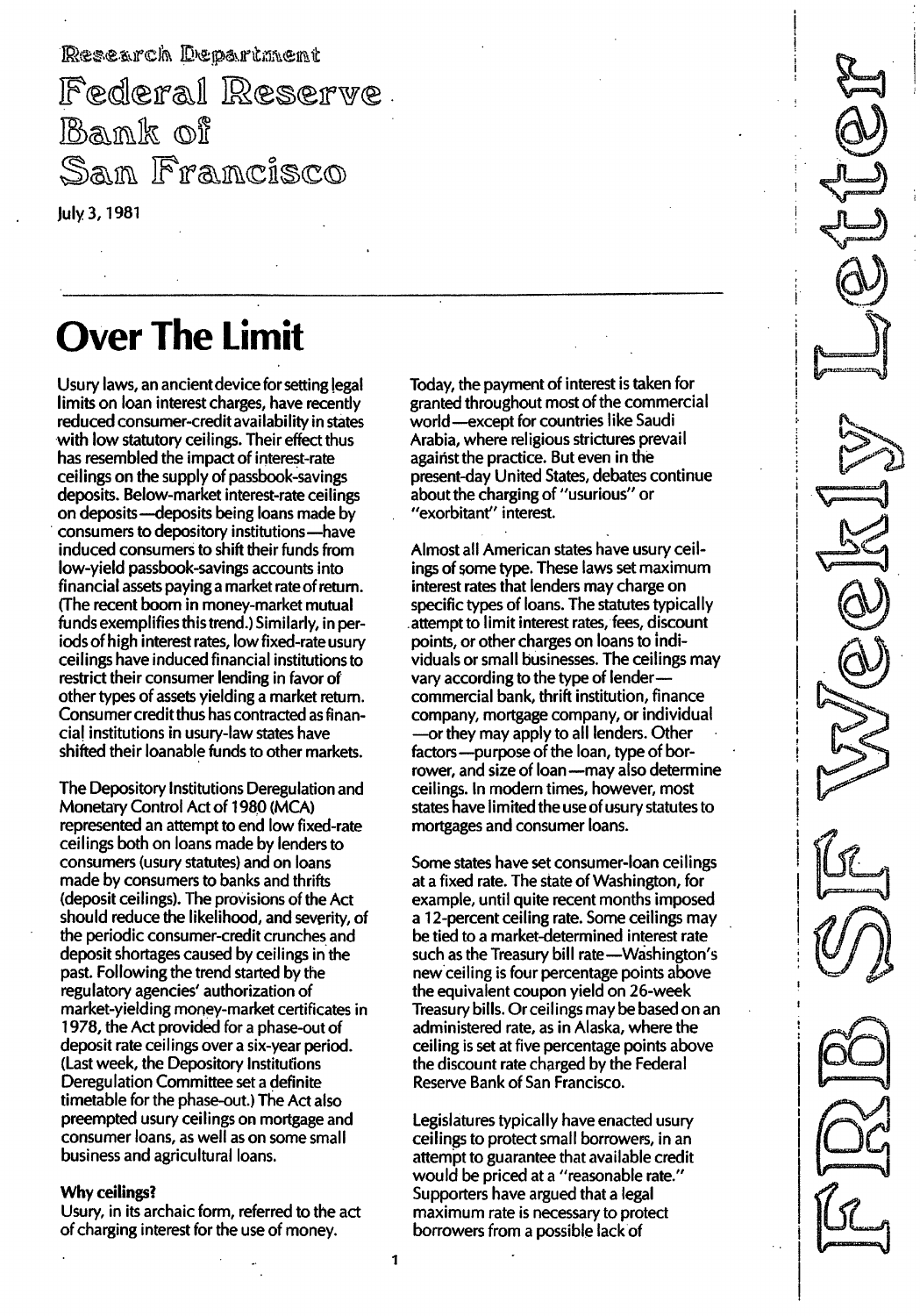Research Department

## Federal Reserve Bank of Francisco

Opinions expressed in this newsletter do not necessarily reflect the views of the management of the Federal Reserve Bank of San Francisco, or of the Board of Covemors of the Federal Reserve Svstem.

competition in lending markets-and from the stronger bargaining position held by lenders because of their large size and easier access to information. Information on loan rates, maturities, fees, and repayment terms is costly for borrowers to obtain, so that they cannot easily shop around to obtain the most favorable terms. Legislatures thus utilize ceilings to limit lenders' ability to turn possible bargaining advantages into high interest rates and fees. In recent years, however, other legislation (such as the Truth in Lending Act) has aided consumers by standardizing the statement of contractual terms and by simplifying comparisons among lending agreements, thereby eliminating some of the supposed need for usury statutes. Moreover, financial markets have become more integrated and competitive over time, so that consumers normally have many borrowing options available to them.

#### Unintended effects

When market-determined interest rates soar above statutory ceilings, usury laws admittedly limit the price of credit. However, ceilings also effectively limit the return to lenders, making certain loans unprofitable without affecting yields on other types of lending. Limited yields on consumer loans thus induce financial institutions to restrict their consumer lending and also to tighten credit standards on such loans.

Banks in particular have available a wide array of lending opportunities, so that they can adjust their asset and liability portfolios in response to ceilings placed on consumerloan rates. For example, they may increase their lending to the business community (through direct loans or purchases of openmarket paper), to the government sector (via purchases of new securities), or to other commercial banks (through loans of funds in the inter-bank Federal funds market). In many cases, they lend such funds to out-of-state corporations, governments, or financial institutions. Or they may simply reduce their total lending and their managed liabilities accordingly. Because financial institutions

are able to alter their portfolio composition, state usury laws thus tend to limit the total amount of credit available to consumers within affected states.

Ceilings also induce institutions to tighten their non-price terms of lending in order to reduce loan volume and to lower costs. To ration the dwindling supply of credit, institutions will tighten credit standards, allocate loans to existing customers, and limit maximum loan sizes. Also, as a means of reducing costs-especially loan losses and administrative expenses-institutions will allocate available credit to their most credit-worthy, low-risk borrowers. Thus, rather than insuring wide-scale availability of credit at artificially low rates, binding usury ceilings may simply guarantee availability of credit to the "best" customers. Borrowers who otherwise might qualify if institutions could charge above-ceiling rates will be left without credit.

Some depository institutions with heavy retaiI or consumer orientation may find it difficult to switch from consumer lending into other types of lending. Large investment in staff training, marketing programs, and lending facilities - not to mention legal barriersmake it very costly for institutions to switch policy in this way, at least in the short-run. Institutions may be willing occasionally to take short-term losses on some loans in order to preserve profitable long-term relationships with "valued" customers. But now, with the high cost of new consumer deposits (especially money-market certificates), usury ceilings may make consumer lending even more unprofitable than in the past.

#### Credit availability

Recent large-bank data from the San Francisco (Twelfth) Federal Reserve District provide support for this analysis. From the third quarter of 1 979 to the first quarter of 1981 - a period of generally very high market rates-outstanding consumer credit actually declined in states with usury-law limitations on consumer-lending rates. In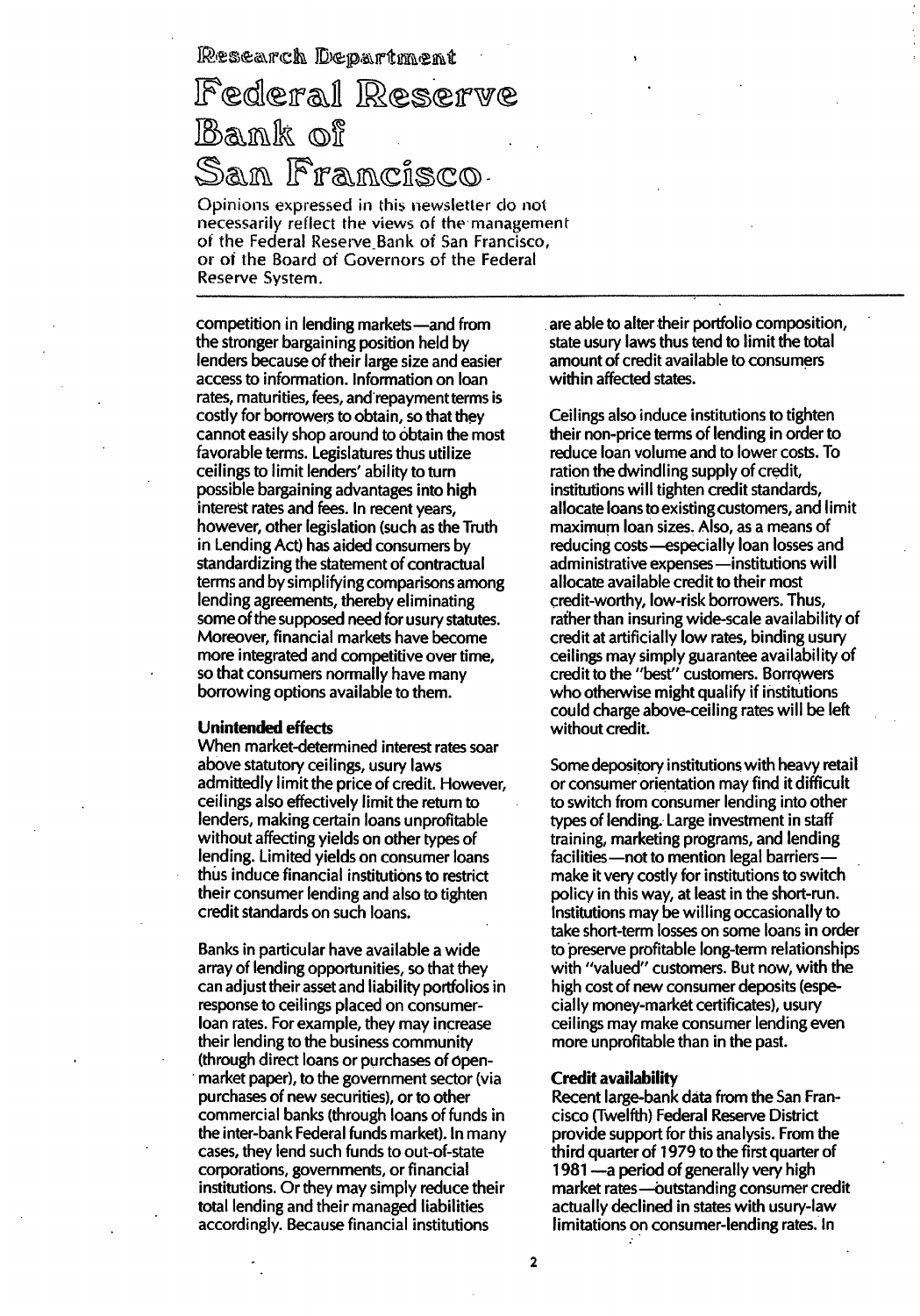other states, consumer lending continued to grow, even in the face of sluggish economic conditions, high interest rates, and the spring-1 980 credit-control program. Usury ceilings may not account for all of this difference in states' growth patterns, but they undoubtedly explain a large part of it.

In this 1979-81 period, total consumer loans at large banks in Washington, Oregon, and Idaho, where ceilings were wei! below market rates, declined at a S.l-percent annual rate. In dollar terms, their outstanding consumer loans fell from \$3.7 billion to \$3.4 billion over this time-span, in quarterly average terms. Meanwhile, average consumer loans at large banks in five other Western states without usury ceilings rose at a 3.2-percent annual rate, despite all the negative factors affecting consumer markets at that time.

#### Usury-law changes

Recognizing the perverse impact of usury ceilings on the availability of consumer credit, Congress last year included several provisions in the Monetary Control Act to deal with this problem. First, the MCA preempted state usury ceilings on mortgage loans-unless states reinstate such ceilings by April 1, 1983. In contrast, the Act did not include an unlimited override of state ceilings on consumer loans. Instead, it authorized insured state-chartered banks and thriftsnational banks already had authorization -to set consumer-loan rates at a maximum of one percentage point above the basic Federal Reserve discount rate. This represented only a partial solution to the

problem, however, since the discount rate typically lags behind the market during periods of rising market rates. Moreover, the discount rate-as an administered, one-day, risk-free secured loan rate-is often well below market-determined rates.

In light of this partial solution, state and Federal legislators have intensified their efforts either to rewrite usury statutes or to eliminate them altogether. Two Western states with rigid rate ceilings, Washington and Idaho, have just taken actions to liberalize their usury statutes, while the third, Oregon, is expected to do so soon.

Recent and proposed legislative changes may result in higher fixed usury ceilings, variablerate usury ceilings or, in some cases, no ceilings at all. But in most cases, ceilings will now move with the market, rising and falling with the general level of interest rates. During periods of high interest rates, these changes will keep consumer credit from "drying up" as it did in the past. Moreover, a potential borrower who cannot obtain a loan at an artificially low rate may certainly prefer paying a higher rate to not obtaining a loan at all.

In a wider sense, elimination of consumercredit crunches should benefit not only consumers but also business activity generally in affected states. Finally, the shift to floatingrate usury ceilings, or even total elimination of ceilings, would be consistent with Congressional efforts to decontrol interest rates on both consumer loans and deposits.

Gary C. Zimmerman